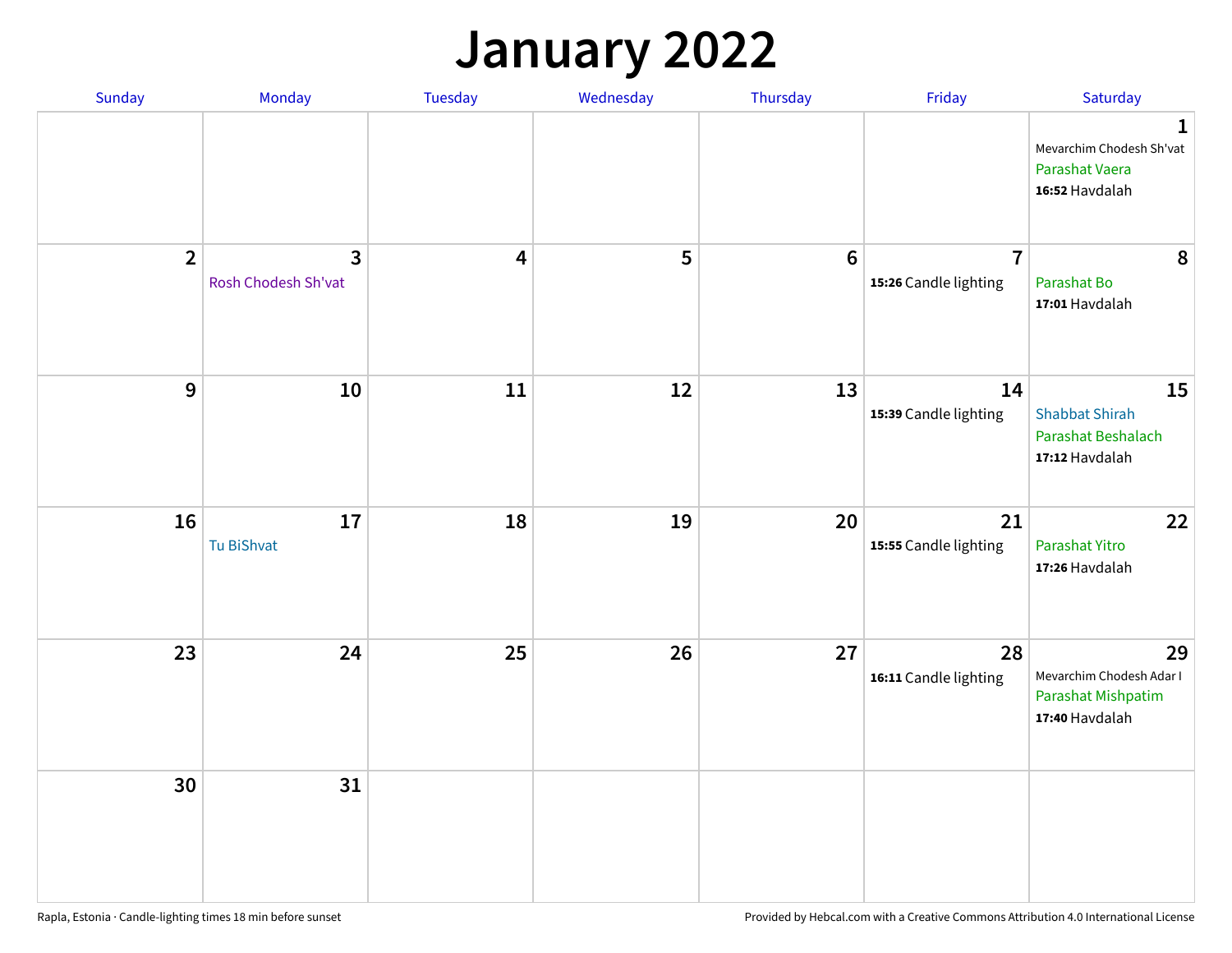# **February 2022**

| Sunday           | Monday         | Tuesday                             | Wednesday                             | Thursday     | Friday                                  | Saturday                                                                                          |
|------------------|----------------|-------------------------------------|---------------------------------------|--------------|-----------------------------------------|---------------------------------------------------------------------------------------------------|
|                  |                | $\mathbf{1}$<br>Rosh Chodesh Adar I | $\overline{2}$<br>Rosh Chodesh Adar I | $\mathbf{3}$ | $\overline{4}$<br>16:29 Candle lighting | $5\phantom{.0}$<br>Parashat Terumah<br>17:55 Havdalah                                             |
| $\boldsymbol{6}$ | $\overline{7}$ | $\pmb{8}$                           | $\boldsymbol{9}$                      | 10           | 11<br>16:47 Candle lighting             | 12<br>Parashat Tetzaveh<br>18:11 Havdalah                                                         |
| 13               | 14             | 15<br><b>Purim Katan</b>            | 16                                    | 17           | 18<br>17:04 Candle lighting             | 19<br>Parashat Ki Tisa<br>18:27 Havdalah                                                          |
| 20               | 21             | 22                                  | 23                                    | 24           | 25<br>17:21 Candle lighting             | 26<br><b>Shabbat Shekalim</b><br>Mevarchim Chodesh Adar II<br>Parashat Vayakhel<br>18:43 Havdalah |
| 27               | 28             |                                     |                                       |              |                                         |                                                                                                   |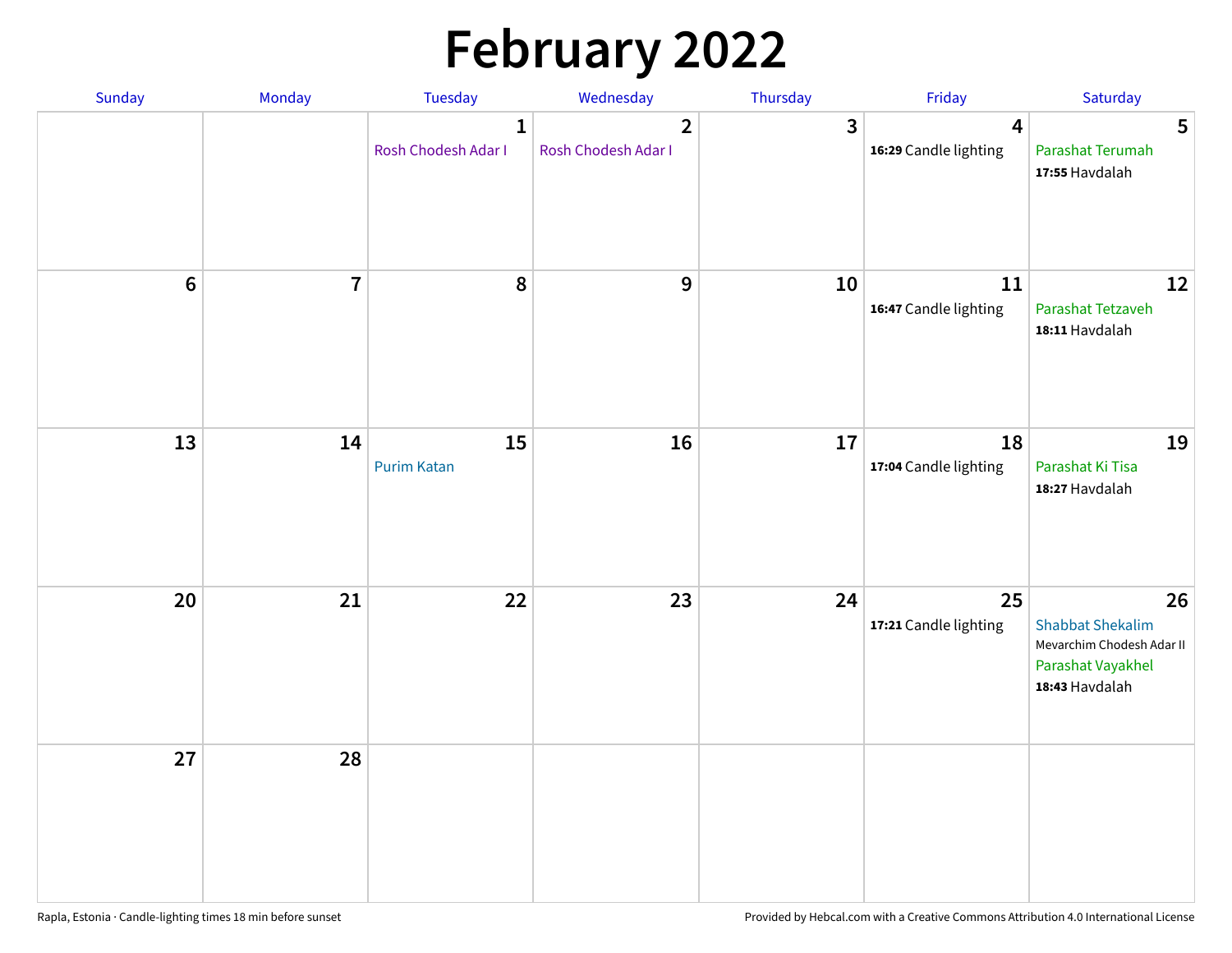## **March 2022**

| Sunday  | <b>Monday</b>  | <b>Tuesday</b> | Wednesday                                                                                | Thursday                                        | Friday                                              | Saturday                                                                                   |
|---------|----------------|----------------|------------------------------------------------------------------------------------------|-------------------------------------------------|-----------------------------------------------------|--------------------------------------------------------------------------------------------|
|         |                | $\mathbf{1}$   | $\overline{2}$                                                                           | $\overline{\mathbf{3}}$<br>Rosh Chodesh Adar II | 4<br>Rosh Chodesh Adar II<br>17:38 Candle lighting  | 5<br>Parashat Pekudei<br>18:59 Havdalah                                                    |
| $\bf 6$ | $\overline{7}$ | 8              | 9                                                                                        | 10                                              | 11<br>17:55 Candle lighting                         | 12<br><b>Shabbat Zachor</b><br>Parashat Vayikra<br>19:16 Havdalah                          |
| 13      | 14             | 15             | 16<br>04:33 Fast begins<br><b>Ta'anit Esther</b><br>19:14 Fast ends<br><b>Erev Purim</b> | 17<br>Purim                                     | 18<br><b>Shushan Purim</b><br>18:12 Candle lighting | 19<br>Parashat Tzav<br>19:33 Havdalah                                                      |
| 20      | 21             | 22             | 23                                                                                       | 24                                              | 25<br>18:28 Candle lighting                         | 26<br><b>Shabbat Parah</b><br>Mevarchim Chodesh Nisan<br>Parashat Shmini<br>19:50 Havdalah |
| 27      | 28             | 29             | 30                                                                                       | 31                                              |                                                     |                                                                                            |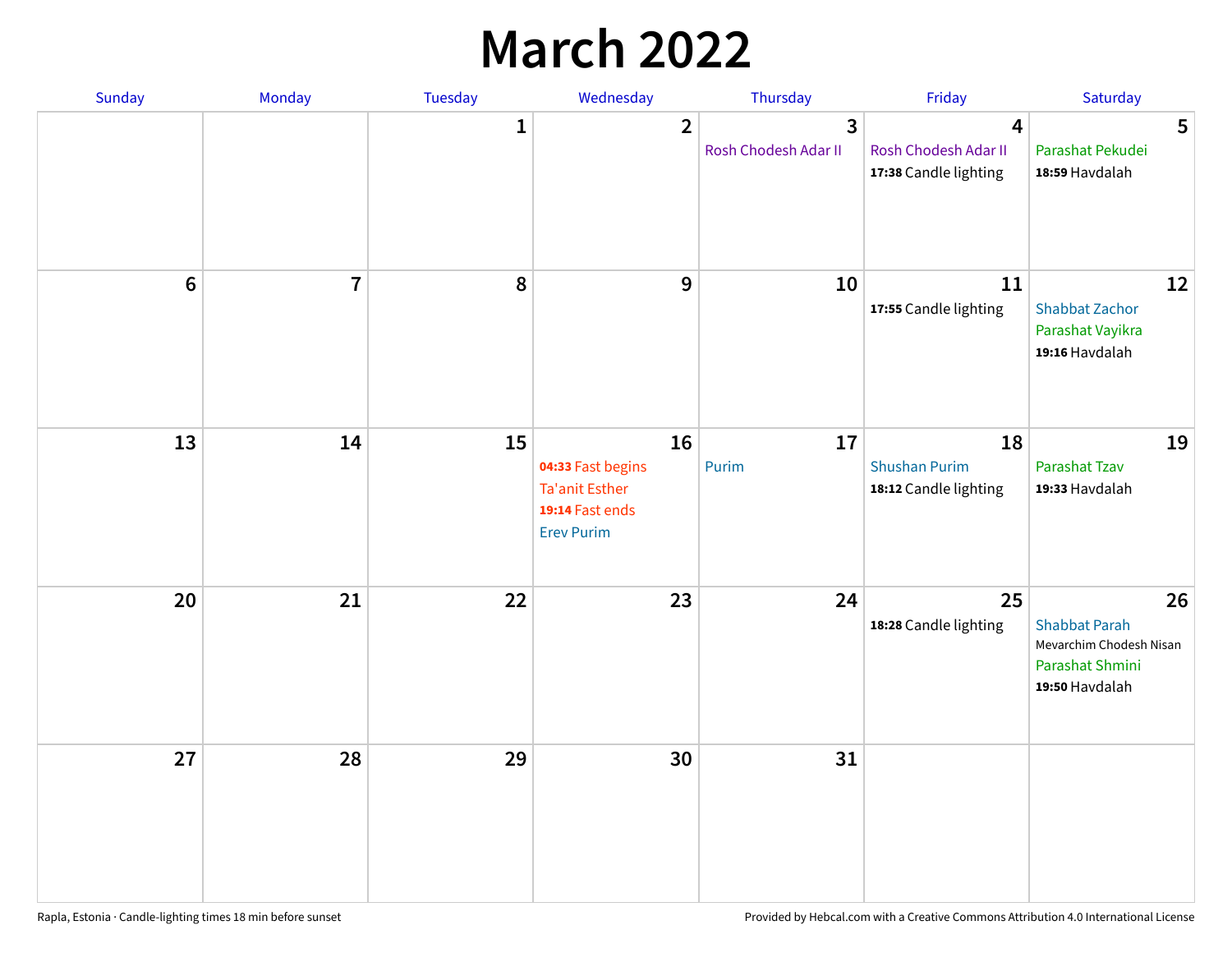## **April 2022**

| <b>Sunday</b>                            | Monday                  | <b>Tuesday</b>         | Wednesday             | Thursday                                        | Friday                                                                                            | Saturday                                                                                                            |
|------------------------------------------|-------------------------|------------------------|-----------------------|-------------------------------------------------|---------------------------------------------------------------------------------------------------|---------------------------------------------------------------------------------------------------------------------|
|                                          |                         |                        |                       |                                                 | 1<br>19:44 Candle lighting                                                                        | $\overline{2}$<br><b>Shabbat HaChodesh</b><br><b>Rosh Chodesh Nisan</b><br><b>Parashat Tazria</b><br>21:08 Havdalah |
| 3                                        | 4                       | 5                      | $6\phantom{1}$        | $\overline{7}$                                  | 8<br>20:01 Candle lighting                                                                        | 9<br><b>Shabbat HaGadol</b><br>Parashat Metzora<br>21:27 Havdalah                                                   |
| 10                                       | 11<br>Yom HaAliyah      | 12                     | 13                    | 14                                              | 15<br>03:36 Fast begins<br><b>Ta'anit Bechorot</b><br><b>Erev Pesach</b><br>20:17 Candle lighting | 16<br>Pesach I<br>21:47 Candle lighting                                                                             |
| 17<br><b>Pesach II</b><br>21:49 Havdalah | 18<br>Pesach III (CH"M) | 19<br>Pesach IV (CH"M) | 20<br>Pesach V (CH"M) | 21<br>Pesach VI (CH"M)<br>20:31 Candle lighting | 22<br><b>Pesach VII</b><br>20:34 Candle lighting                                                  | 23<br><b>Pesach VIII</b><br>22:07 Havdalah                                                                          |
| 24                                       | 25                      | 26                     | 27                    | 28<br>Yom HaShoah                               | 29<br>20:50 Candle lighting                                                                       | 30<br>Mevarchim Chodesh Iyyar<br>Parashat Achrei Mot<br>22:29 Havdalah                                              |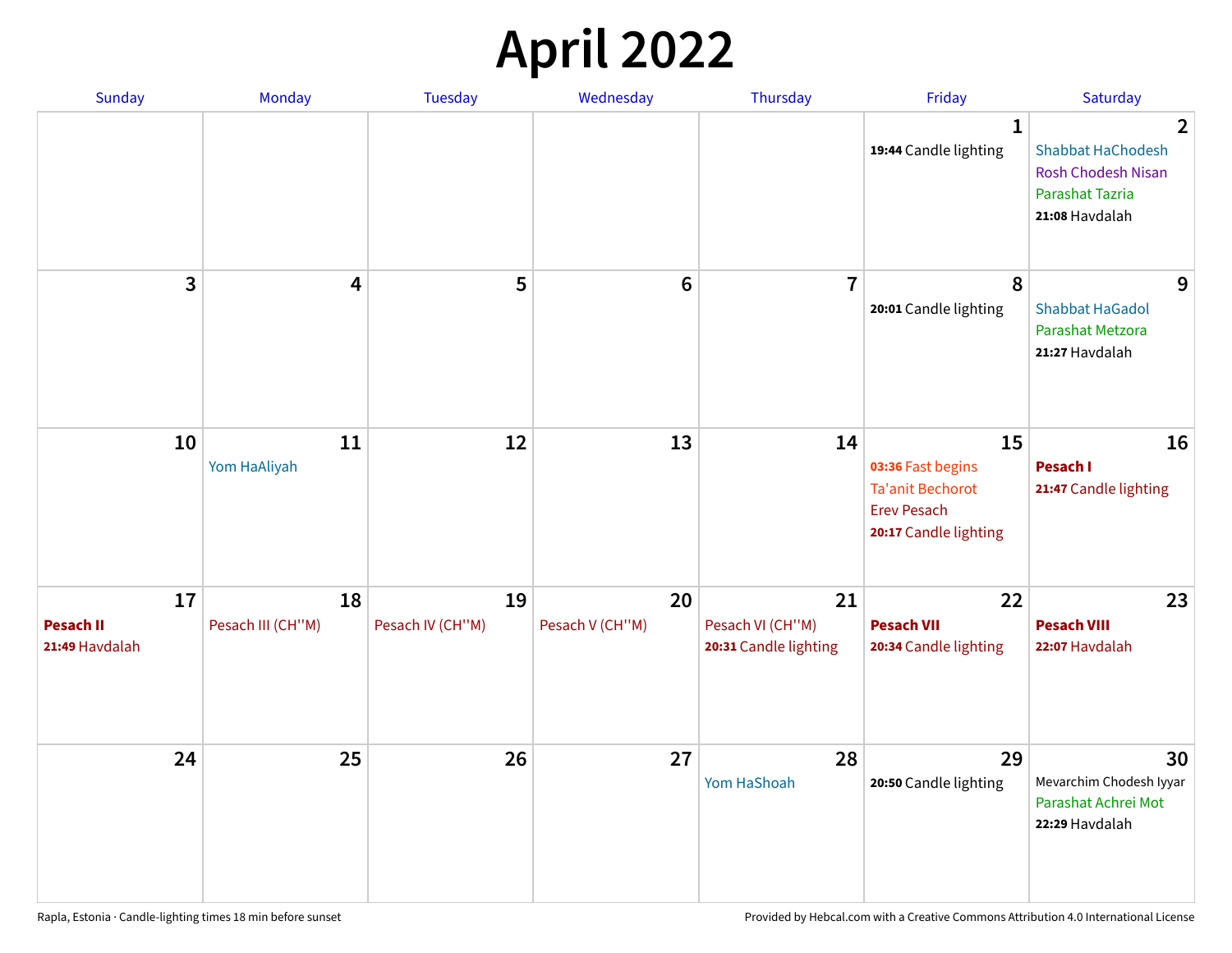### **May 2022**

| Sunday                             | Monday                               | Tuesday                         | Wednesday          | Thursday            | Friday                                   | Saturday                                                               |
|------------------------------------|--------------------------------------|---------------------------------|--------------------|---------------------|------------------------------------------|------------------------------------------------------------------------|
| $\mathbf{1}$<br>Rosh Chodesh Iyyar | $\overline{2}$<br>Rosh Chodesh Iyyar | 3                               | 4<br>Yom HaZikaron | 5<br>Yom HaAtzma'ut | $6\phantom{1}6$<br>21:07 Candle lighting | $\overline{7}$<br>Parashat Kedoshim<br>22:53 Havdalah                  |
| $\pmb{8}$                          | $\mathbf{9}$                         | 10                              | 11                 | 12                  | 13<br>21:23 Candle lighting              | 14<br><b>Parashat Emor</b><br>23:19 Havdalah                           |
| 15<br>Pesach Sheni                 | 16                                   | 17                              | 18                 | 19<br>Lag BaOmer    | 20<br>21:38 Candle lighting              | 21<br>Parashat Behar<br>23:47 Havdalah                                 |
| 22                                 | 23                                   | 24                              | 25                 | 26                  | 27<br>21:52 Candle lighting              | 28<br>Mevarchim Chodesh Sivan<br>Parashat Bechukotai<br>00:19 Havdalah |
| 29<br>Yom Yerushalayim             | 30                                   | 31<br><b>Rosh Chodesh Sivan</b> |                    |                     |                                          |                                                                        |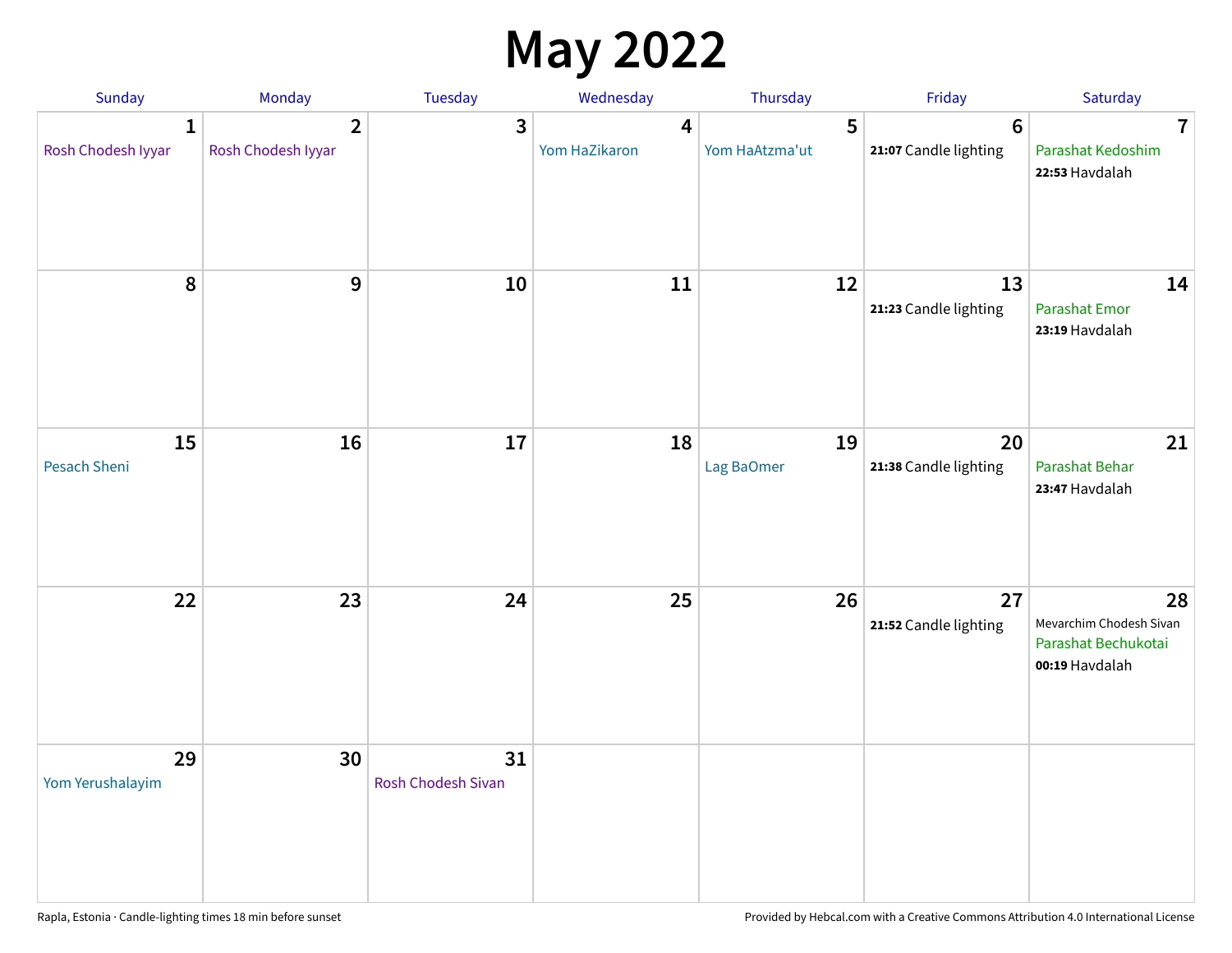#### **June 2022**

| Sunday                | Monday                       | Tuesday        | Wednesday                       | Thursday                 | Friday                      | Saturday                                                            |
|-----------------------|------------------------------|----------------|---------------------------------|--------------------------|-----------------------------|---------------------------------------------------------------------|
|                       |                              |                | 1                               | $\overline{2}$           | 3<br>22:03 Candle lighting  | $\overline{\mathbf{4}}$<br><b>Erev Shavuot</b><br>Parashat Bamidbar |
| 5<br><b>Shavuot I</b> | $\bf 6$<br><b>Shavuot II</b> | $\overline{7}$ | $\pmb{8}$                       | 9                        | 10<br>22:13 Candle lighting | 11<br>Parashat Nasso                                                |
| 12                    | 13                           | 14             | 15                              | 16                       | 17<br>22:18 Candle lighting | 18<br>Parashat Beha'alotcha                                         |
| 19                    | 20                           | 21             | 22                              | 23                       | 24<br>22:20 Candle lighting | 25<br>Mevarchim Chodesh Tamuz<br>Parashat Sh'lach                   |
| 26                    | 27                           | 28             | 29<br><b>Rosh Chodesh Tamuz</b> | 30<br>Rosh Chodesh Tamuz |                             |                                                                     |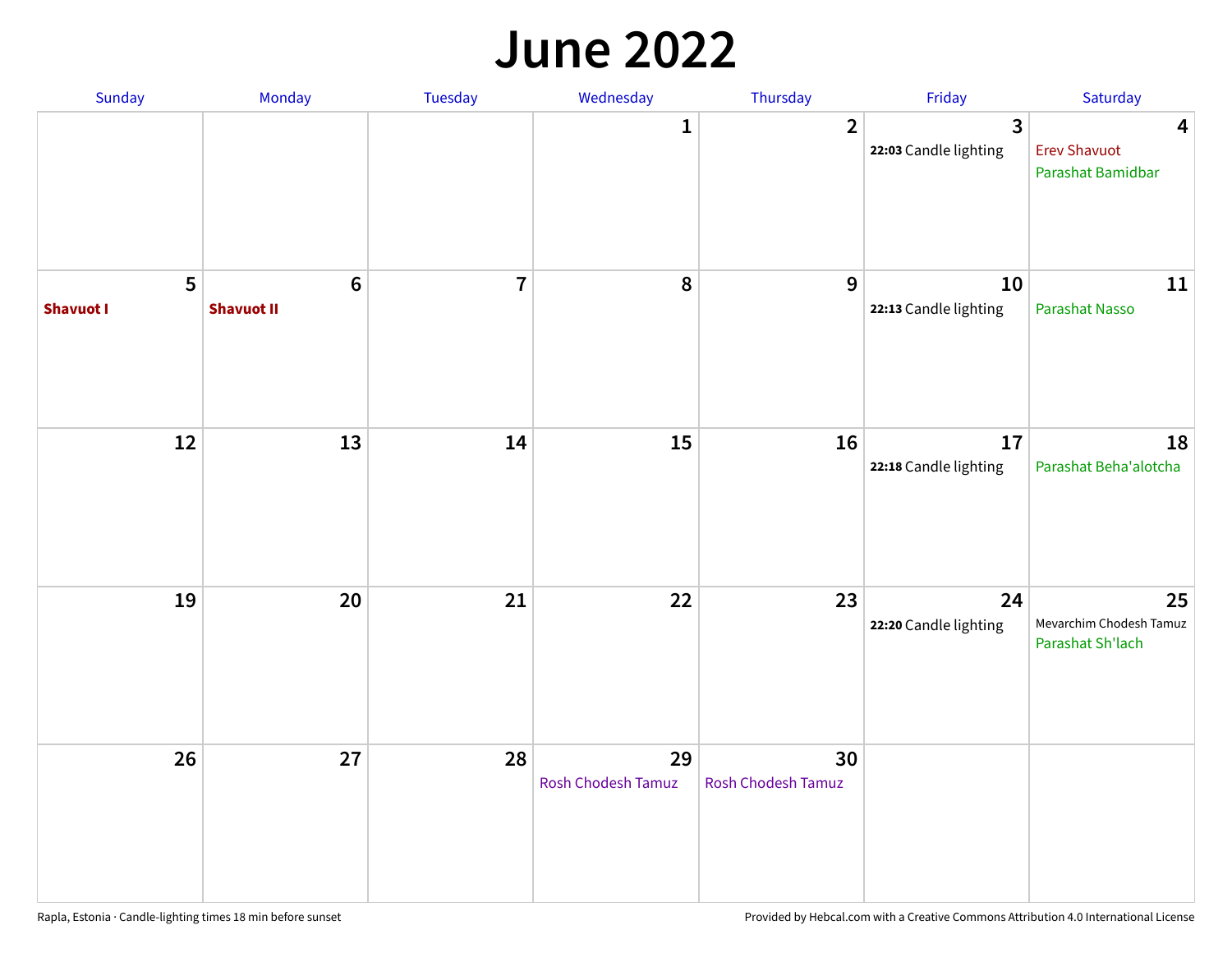## **July 2022**

| Sunday                                      | Monday                  | Tuesday | Wednesday | Thursday       | Friday                                         | Saturday                                                                |
|---------------------------------------------|-------------------------|---------|-----------|----------------|------------------------------------------------|-------------------------------------------------------------------------|
|                                             |                         |         |           |                | $\mathbf{1}$<br>22:17 Candle lighting          | $\overline{2}$<br>Parashat Korach                                       |
| $\mathbf{3}$                                | $\overline{\mathbf{4}}$ | 5       | $\bf 6$   | $\overline{7}$ | $\boldsymbol{8}$<br>22:11 Candle lighting      | 9<br><b>Parashat Chukat</b><br>00:57 Havdalah                           |
| 10                                          | 11                      | 12      | 13        | 14             | 15<br>22:01 Candle lighting                    | 16<br>Parashat Balak<br>00:18 Havdalah                                  |
| 17<br><b>Tzom Tammuz</b><br>23:43 Fast ends | 18                      | 19      | 20        | 21             | 22<br>21:48 Candle lighting                    | 23<br>Mevarchim Chodesh Av<br><b>Parashat Pinchas</b><br>23:49 Havdalah |
| 24                                          | 25                      | 26      | 27        | 28             | 29<br>Rosh Chodesh Av<br>21:34 Candle lighting | 30<br>Parashat Matot-Masei<br>23:22 Havdalah                            |
| 31                                          |                         |         |           |                |                                                |                                                                         |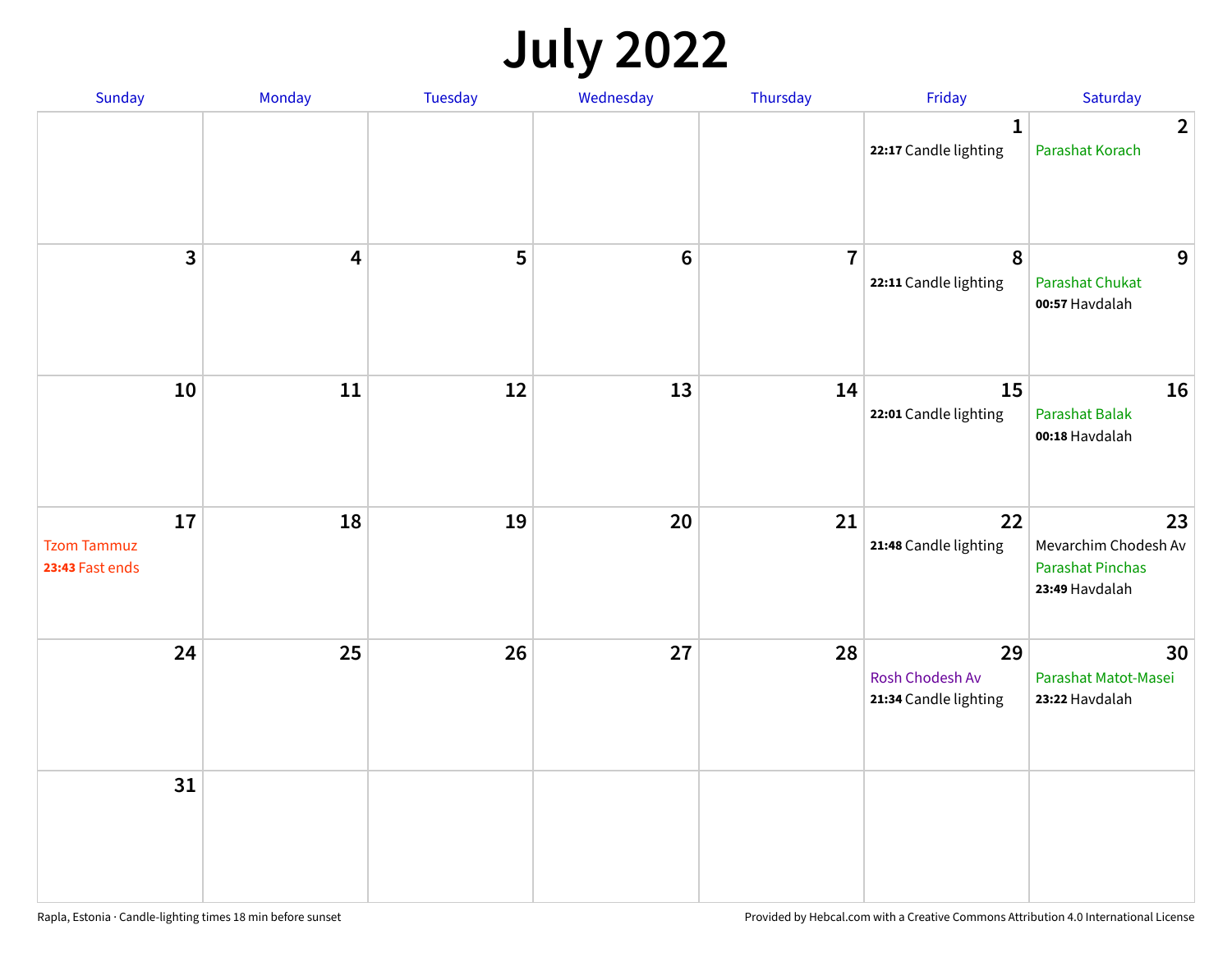## **August 2022**

| Sunday                                                      | Monday       | Tuesday                 | Wednesday | Thursday | Friday                                 | Saturday                                                                                                                       |
|-------------------------------------------------------------|--------------|-------------------------|-----------|----------|----------------------------------------|--------------------------------------------------------------------------------------------------------------------------------|
|                                                             | $\mathbf{1}$ | $\overline{\mathbf{2}}$ | 3         | 4        | 5<br>21:17 Candle lighting             | $6\phantom{1}6$<br><b>Shabbat Chazon</b><br>21:33 Fast begins<br>Erev Tish'a B'Av<br><b>Parashat Devarim</b><br>22:57 Havdalah |
| $\overline{7}$<br>Tish'a B'Av (observed)<br>22:36 Fast ends | 8            | 9                       | 10        | 11       | 12<br>Tu B'Av<br>20:59 Candle lighting | 13<br><b>Shabbat Nachamu</b><br>Parashat Vaetchanan<br>22:32 Havdalah                                                          |
| 14                                                          | 15           | 16                      | 17        | 18       | 19<br>20:40 Candle lighting            | 20<br>Mevarchim Chodesh Elul<br><b>Parashat Eikev</b><br>22:08 Havdalah                                                        |
| 21                                                          | 22           | 23                      | 24        | 25       | 26<br>20:21 Candle lighting            | 27<br><b>Rosh Chodesh Elul</b><br>Parashat Re'eh<br>21:44 Havdalah                                                             |
| 28<br>Rosh Hashana LaBehemot<br>Rosh Chodesh Elul           | 29           | 30                      | 31        |          |                                        |                                                                                                                                |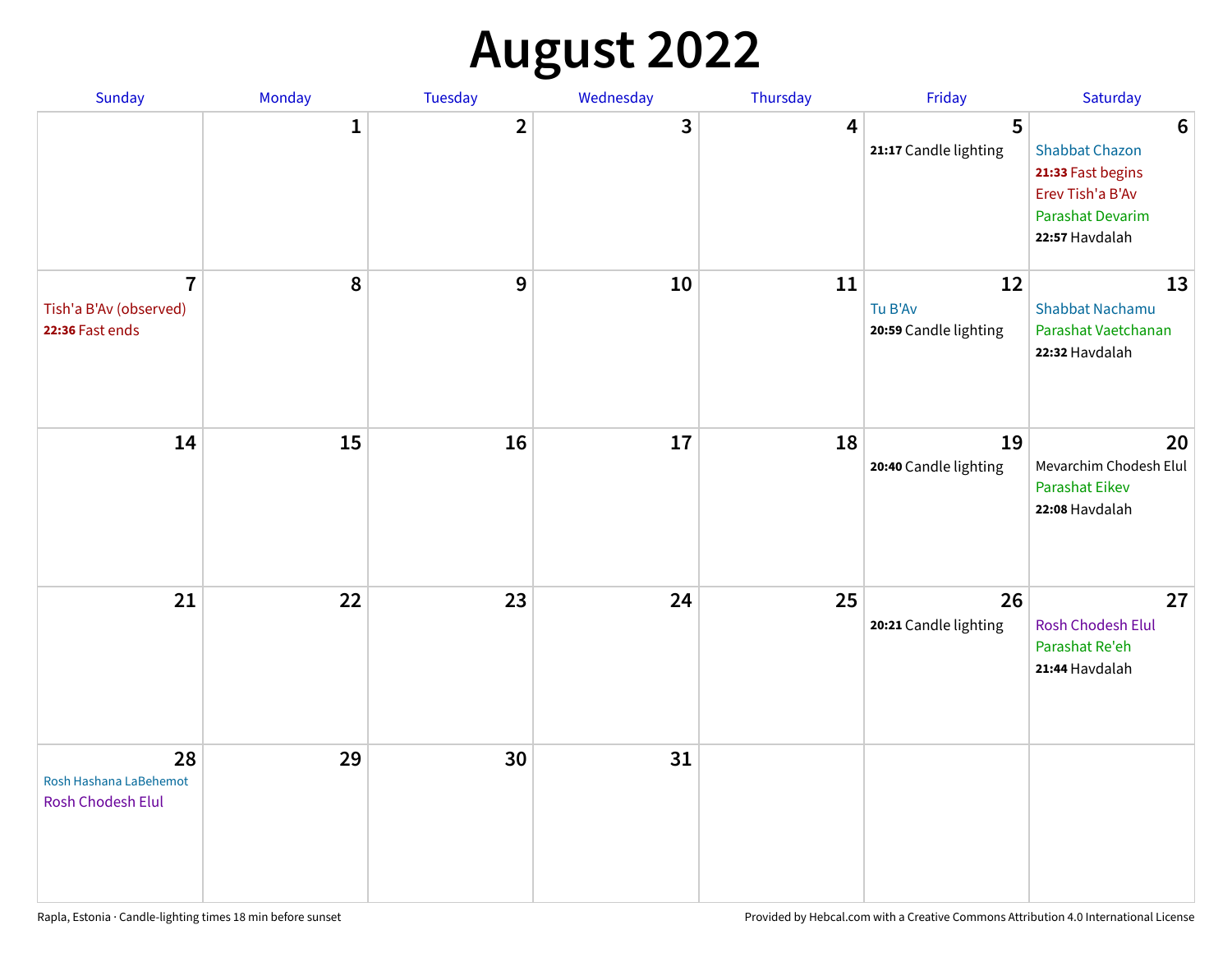## **September 2022**

| Sunday                                           | Monday                                           | <b>Tuesday</b>                                 | Wednesday                                                          | Thursday | Friday                                  | Saturday                                                  |   |
|--------------------------------------------------|--------------------------------------------------|------------------------------------------------|--------------------------------------------------------------------|----------|-----------------------------------------|-----------------------------------------------------------|---|
|                                                  |                                                  |                                                |                                                                    | 1        | $\overline{2}$<br>20:01 Candle lighting | <b>Parashat Shoftim</b><br>21:21 Havdalah                 | 3 |
| $\overline{\mathbf{4}}$                          | 5                                                | $6\phantom{1}6$                                | $\overline{7}$                                                     | 8        | 9<br>19:41 Candle lighting              | 10<br>Parashat Ki Teitzei<br>20:59 Havdalah               |   |
| 11                                               | 12                                               | 13                                             | 14                                                                 | 15       | 16<br>19:20 Candle lighting             | 17<br>Leil Selichot<br>Parashat Ki Tavo<br>20:37 Havdalah |   |
| 18                                               | 19                                               | 20                                             | 21                                                                 | 22       | 23<br>18:59 Candle lighting             | 24<br>Parashat Nitzavim<br>20:15 Havdalah                 |   |
| 25<br>Erev Rosh Hashana<br>18:54 Candle lighting | 26<br>Rosh Hashana 5783<br>20:09 Candle lighting | 27<br><b>Rosh Hashana II</b><br>20:06 Havdalah | 28<br>05:16 Fast begins<br><b>Tzom Gedaliah</b><br>19:52 Fast ends | 29       | 30<br>18:39 Candle lighting             |                                                           |   |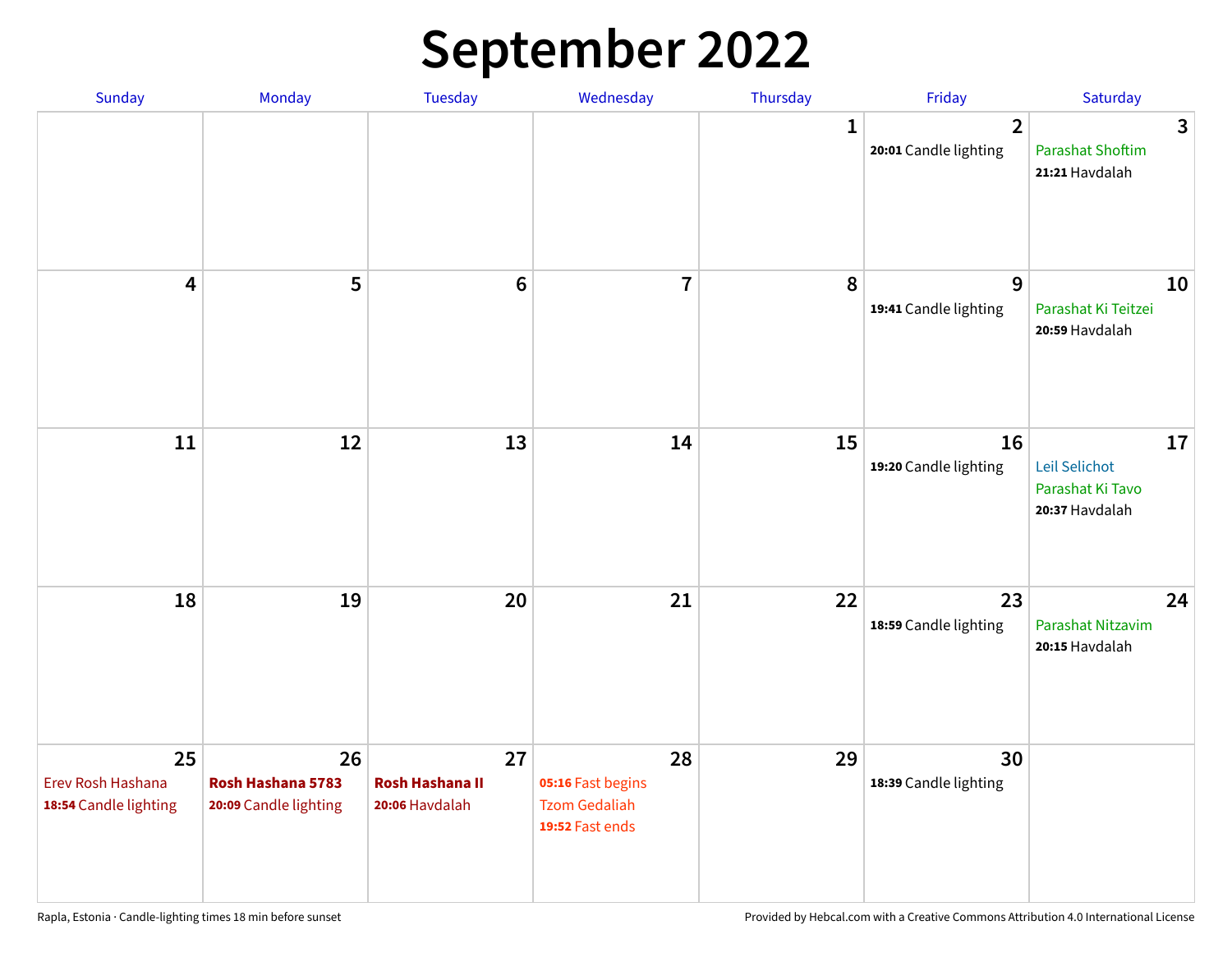## **October 2022**

| <b>Sunday</b>                                            | <b>Monday</b>                                        | <b>Tuesday</b>                                                    | Wednesday                                | Thursday               | Friday                                         | Saturday                                                                |
|----------------------------------------------------------|------------------------------------------------------|-------------------------------------------------------------------|------------------------------------------|------------------------|------------------------------------------------|-------------------------------------------------------------------------|
|                                                          |                                                      |                                                                   |                                          |                        |                                                | 1<br><b>Shabbat Shuva</b><br>Parashat Vayeilech<br>19:54 Havdalah       |
| $\overline{2}$                                           | $\overline{\mathbf{3}}$                              | $\overline{4}$<br><b>Erev Yom Kippur</b><br>18:27 Candle lighting | 5<br><b>Yom Kippur</b><br>19:43 Havdalah | 6                      | $\overline{7}$<br>18:19 Candle lighting        | 8<br>Parashat Ha'Azinu<br>19:34 Havdalah                                |
| 9<br><b>Erev Sukkot</b><br>18:13 Candle lighting         | 10<br><b>Sukkot I</b><br>19:28 Candle lighting       | 11<br><b>Sukkot II</b><br>19:26 Havdalah                          | 12<br>Sukkot III (CH"M)                  | 13<br>Sukkot IV (CH"M) | 14<br>Sukkot V (CH"M)<br>17:59 Candle lighting | 15<br>Sukkot VI (CH"M)<br>19:15 Havdalah                                |
| 16<br>Sukkot VII (Hoshana Raba)<br>17:53 Candle lighting | 17<br><b>Shmini Atzeret</b><br>19:10 Candle lighting | 18<br><b>Simchat Torah</b><br>19:07 Havdalah                      | 19                                       | 20                     | 21<br>17:40 Candle lighting                    | 22<br>Mevarchim Chodesh Cheshvan<br>Parashat Bereshit<br>18:57 Havdalah |
| 23                                                       | 24                                                   | 25<br>Rosh Chodesh Cheshvan                                       | 26<br>Rosh Chodesh Cheshvan              | 27                     | 28<br>17:21 Candle lighting                    | 29<br><b>Parashat Noach</b><br>18:40 Havdalah                           |
| 30                                                       | 31                                                   |                                                                   |                                          |                        |                                                |                                                                         |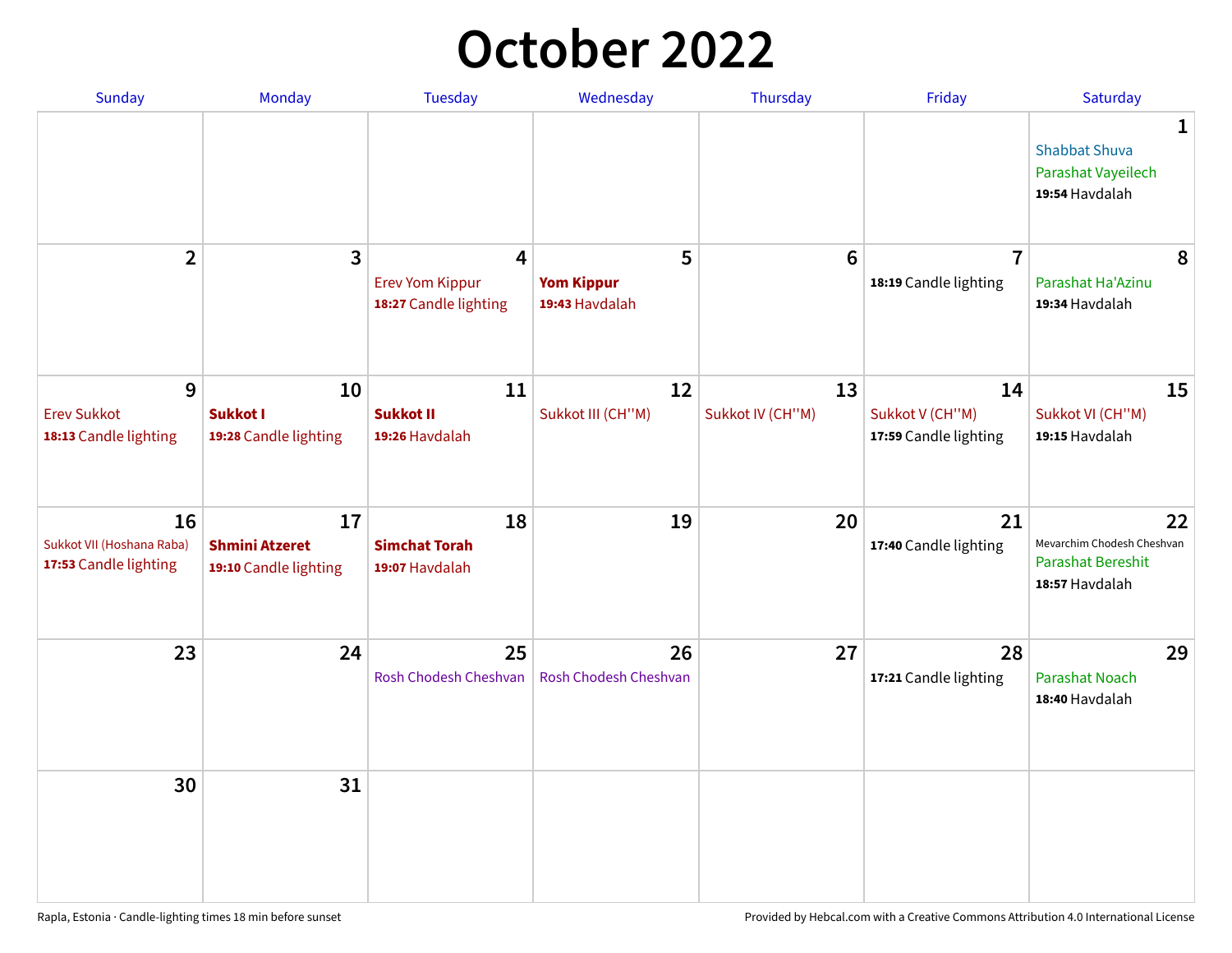#### **November 2022**

| Sunday  | Monday         | Tuesday                             | Wednesday    | Thursday                  | Friday                                             | Saturday                                                                 |
|---------|----------------|-------------------------------------|--------------|---------------------------|----------------------------------------------------|--------------------------------------------------------------------------|
|         |                | 1<br>Yom HaAliyah School Observance | $\mathbf{2}$ | 3                         | $\overline{\mathbf{4}}$<br>16:04 Candle lighting   | $5\phantom{.0}$<br>Parashat Lech-Lecha<br>17:25 Havdalah                 |
| $\bf 6$ | $\overline{7}$ | 8                                   | $\mathbf 9$  | 10                        | 11<br>15:47 Candle lighting                        | 12<br>Parashat Vayera<br>17:11 Havdalah                                  |
| 13      | 14             | 15                                  | 16           | $17\,$                    | 18<br>15:33 Candle lighting                        | 19<br>Mevarchim Chodesh Kislev<br>Parashat Chayei Sara<br>17:00 Havdalah |
| 20      | 21             | 22                                  | 23<br>Sigd   | 24<br>Rosh Chodesh Kislev | 25<br>Rosh Chodesh Kislev<br>15:21 Candle lighting | 26<br><b>Parashat Toldot</b><br>16:51 Havdalah                           |
| 27      | 28             | 29                                  | 30           |                           |                                                    |                                                                          |